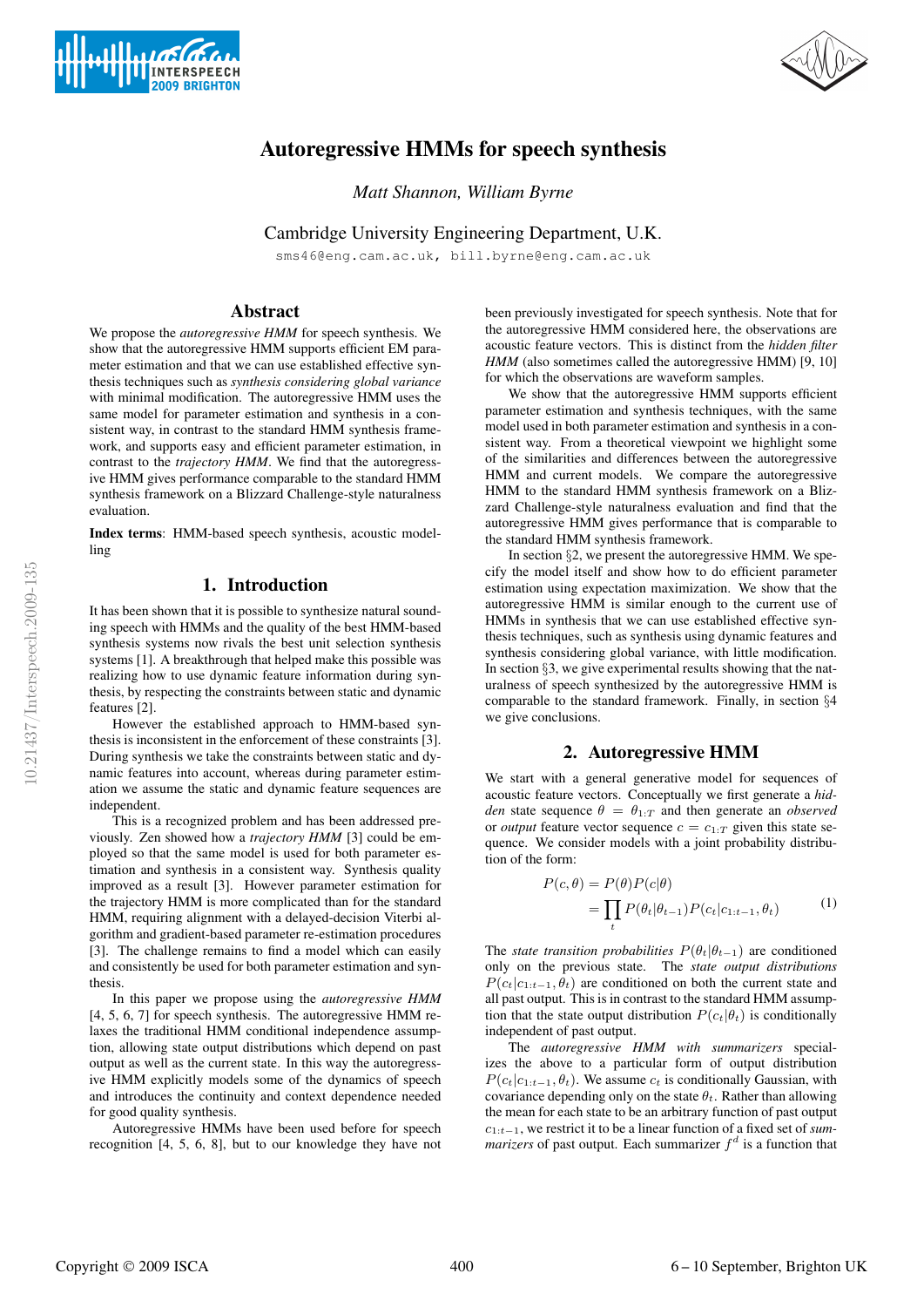| window          | offset |        |     |  |  |
|-----------------|--------|--------|-----|--|--|
|                 | -3     | $-2$   | -1  |  |  |
| $w^1$           |        |        | 1.0 |  |  |
| $\frac{1}{w^2}$ |        | $-1.0$ | 1.0 |  |  |
| $w^3$           | 1.0    | $-2.0$ | 1.0 |  |  |

Table 1: Example autoregressive window coefficients

takes the entire past output  $c_{1:t-1}$  and produces a vector-valued *summary*  $f^d(c_{1:t-1})$ . We consider state output distributions of the form:

$$
P(c_t|c_{1:t-1}, \theta_t) = \mathcal{N}(c_t|\mu_{\theta_t}(c_{1:t-1}), \Sigma_{\theta_t})
$$
\n(2)

$$
\mu_q(c_{1:t-1}) \triangleq \sum_{d=1}^D A_q^d \left( f^d(c_{1:t-1}) - \mu_q^d \right) + \mu_q^0 \quad (3)
$$

where  $\Sigma_q$  is a state-dependent covariance matrix,  $A_q^d$  is a matrix for each summary d and state  $q, \mu_q^0$  is a state-dependent bias vector, and following Woodland [6], we have introduced redundant bias vectors  $\mu_q^d$  for each summary d and state  $q$  as a trick to make re-estimation easier. The set of parameters specifying the autoregressive HMM is therefore  $(A_{qij}^d, \mu_{qi}^d, \mu_{qi}^{\overline{0}}, \Sigma_{qij})$ , where q ranges over states, i and j range over feature vector components,  $d$  ranges over summarizers, and  $A_{qij}^d$  is the  $(i, j)$ -component of the matrix  $A_q^d$  in (3).

We are free to choose the summarizers  $(f^d)$  to be anything which might distill useful information about past output. However, for simplicity we will take each  $f<sup>d</sup>$  to be a fixed linear combination of the past  $l_d$  feature vectors:

$$
f^{d}(c_{1:t-1}) = \sum_{k=-l_d}^{-1} w_k^{d} c_{t+k}
$$
 (4)

We call the linear summarizers *windows*, with *window coefficients*  $w_k^d$ . These window coefficients are only non-zero in the past  $(k < 0)$ . An example of autoregressive window coefficients is shown in Table 1.

By setting the windows to be  $w_k^d = \delta_k^{-d}$  we recover a canonical autoregressive HMM [4, 5, 7]. By setting the windows to be delta functions at fixed offsets from the current time we obtain the form of model used by Woodland [6] and Chin [8]. We refer to all these models, including the mild generalization with summarizers presented above, as the *autoregressive HMM*.

Note that we only explicitly deal with the *static* feature vector sequence  $c$  for the autoregressive HMM. However, the role played by linear summarizers here is somewhat similar to that of *dynamic features* in the standard HMM framework.

As is common in modelling speech, we will assume the feature vector sequence components are independent given the state sequence. This corresponds to using diagonal matrices in (3), so  $\bar{A}_{qij}^d = a_{qi}^d \delta_{ij}$  and  $\bar{\Sigma}_{qij} = \sigma_{qi}^2 \delta_{ij}$  for some  $a_{qi}^d$  and  $\sigma_{qi}^2$ .

## 2.1. Parameter estimation

To set the parameters  $(a_{qi}^d, \mu_{qi}^d, \mu_{qi}^0, \sigma_{qi}^2)$  of the autoregressive HMM we use *expectation maximization (EM)* [11]. We first compute the *state occupancies*  $\gamma_q(t) \triangleq P(\theta_t = q|c)$ , then use these to re-estimate the model parameters.

#### *2.1.1. Forward-Backward algorithm*

Define:

$$
\alpha_q(t) \triangleq P(c_{1:t}, \theta_t = q)
$$
  

$$
\beta_q(t) \triangleq P(c_{t+1:T}|c_{1:t}, \theta_t = q)
$$

Then we have the following recursions

$$
\alpha_q(t) = \sum_p \alpha_p(t-1) u_{pq} P(c_t | c_{1:t-1}, \theta_t = q)
$$
(5)  

$$
\beta_q(t) = \sum_r u_{qr} P(c_{t+1} | c_{1:t}, \theta_{t+1} = r) \beta_r(t+1)
$$
(6)

where  $u_{pq} \triangleq P(\theta_t = q | \theta_{t-1} = p)$  is the state transition probability. This allows us to efficiently compute  $\alpha$  and  $\beta$ , and thus the state occupancies:

$$
\gamma_q(t) = \frac{\alpha_q(t)\beta_q(t)}{\sum_q \alpha_q(t)\beta_q(t)}
$$

#### *2.1.2. Parameter re-estimation*

We write  $f^d(t)$  for the value of summarizer d at time t, that is  $f^d(c_{1:t-1})$ . We use the notation

$$
\langle g \rangle_q \triangleq \frac{\sum_t \gamma_q(t) g(t)}{\sum_t \gamma_q(t)}
$$

to denote the conditional expectation of an arbitrary function  $g(t)$  with respect to the occupancies  $\gamma_q(t)$  of state q.

The EM re-estimation formulae giving the updated parameter values  $(\hat{a}_{qi}^d, \hat{\mu}_{qi}^d, \hat{\mu}_{qi}^0, \hat{\sigma}_{qi}^2)$  for the autoregressive HMM are [12]:

$$
\widehat{\mu}_{qi}^{0} = \left\langle c_{i} \right\rangle_{q} \tag{7}
$$

$$
\widehat{\mu}_{qi}^{d} = \left\langle f_i^{d} \right\rangle_q \tag{8}
$$

$$
\sum_{e=1}^{D} R_{qi}^{de} \hat{a}_{qi}^{e} = r_{qi}^{d} \tag{9}
$$

$$
\widehat{\sigma}_{qi}^2 = r_{qi}^0 - \sum_{d=1}^D \widehat{a}_{qi}^d r_{qi}^d \tag{10}
$$

where  $q$  ranges over states,  $i$  ranges over feature vector components, d and e range over summarizers, and:

$$
\begin{aligned} R^{de}_{qi} &\triangleq \left\langle f^{d}_{i} f^{e}_{i} \right\rangle_{q} - \left\langle f^{d}_{i} \right\rangle_{q} \left\langle f^{e}_{i} \right\rangle_{q} \\ r^{d}_{qi} &\triangleq \left\langle c_{i} f^{d}_{i} \right\rangle_{q} - \left\langle c_{i} \right\rangle_{q} \left\langle f^{d}_{i} \right\rangle_{q} \\ r^{0}_{qi} &\triangleq \left\langle c_{i} c_{i} \right\rangle_{q} - \left\langle c_{i} \right\rangle_{q} \left\langle c_{i} \right\rangle_{q} \end{aligned}
$$

Note that computing the  $(\hat{a}_{qi}^d)$  using (9) involves inverting<br> $\vee$  D matrix for each nearly integers and properties on the a  $D \times D$  matrix for each q and i. In our experiments, we use  $D=3$  summarizers, so this is not computationally intensive.

#### 2.2. Synthesis

During synthesis, we produce an output feature sequence  $c$  for a given word sequence. We show how to do synthesis with the autoregressive HMM by adapting two standard algorithms.

In fact, from the point of view of synthesis there is a strong similarity between the autoregressive HMM and standard HMM synthesis framework. In both cases,  $P(c|\theta)$  is a multidimensional Gaussian over vector sequences with band diagonal precision matrix [12, 13]. This common structure is what makes it possible to use current HMM synthesis methods with the autoregressive HMM.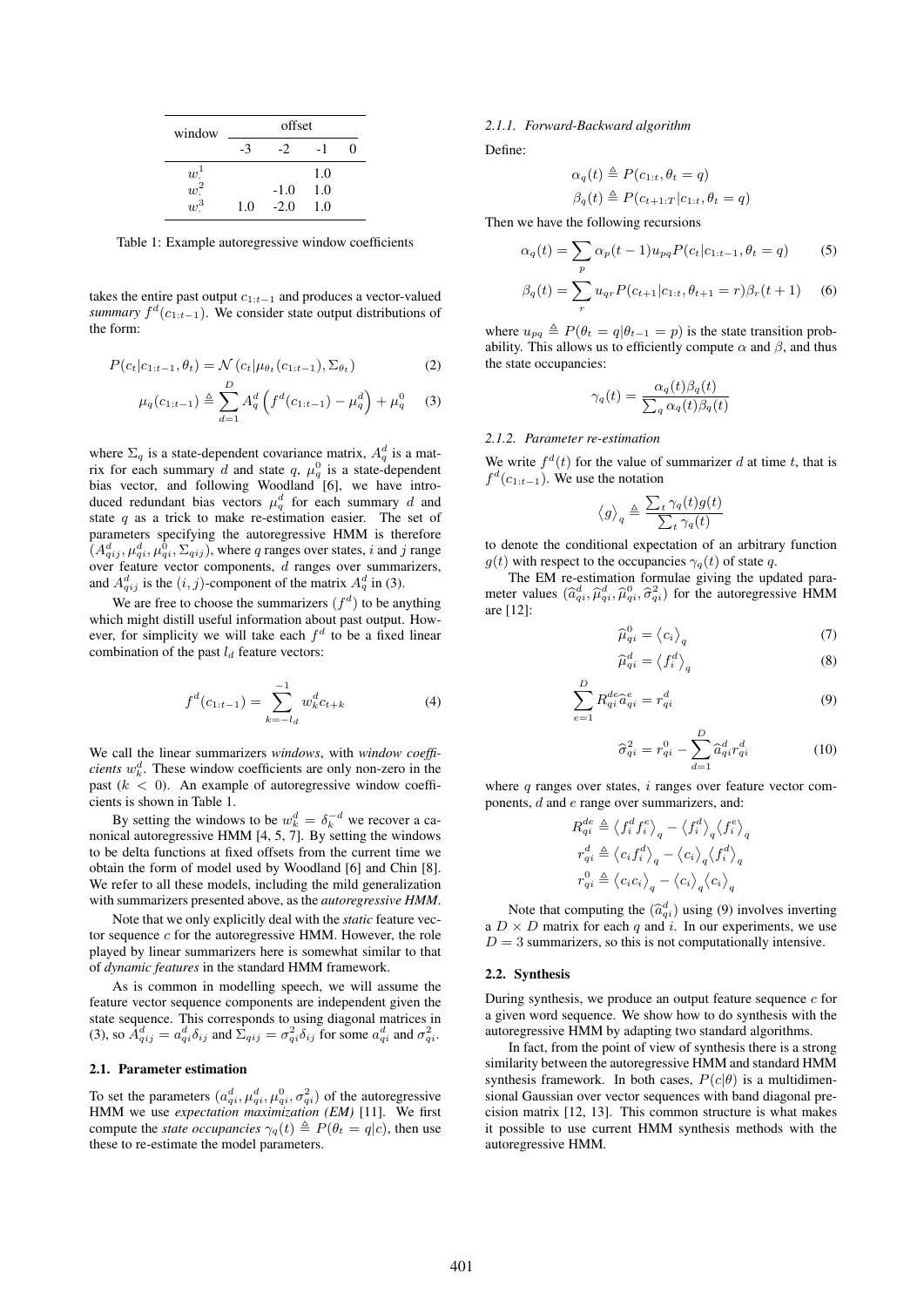#### *2.2.1. Synthesis using dynamic features*

For synthesis using dynamic features ([2] and case 1 in [14]), we first choose a state sequence  $\theta$  and then choose the feature sequence c which maximizes  $P(c|\theta)$ . For standard HMM synthesis models,  $P(c|\theta)$  is a multidimensional Gaussian over vector sequences [3], and so the maximum value is at its mean, which can be computed efficiently [14].

For the autoregressive HMM with linear summarizers,  $P(c|\theta)$  is also a multidimensional Gaussian over vector sequences. The mean functions  $\mu_q(c_{1:t-1})$  in (3) are now affinelinear, and expectation is a linear operator. Therefore the mean vector sequence  $\overline{c} \triangleq \mathbb{E}[c|\theta]$  can be computed efficiently by a one-pass forward recursion over time:

$$
\overline{c}_t = \mu_{\theta_t}(\overline{c}_{1:t-1}) \tag{11}
$$

#### *2.2.2. Synthesis considering global variance*

Standard techniques in HMM synthesis, such as synthesis using dynamic features, are found to produce utterances that sound "flat" or "dull" [15]. In particular, it is found that synthesized utterances tend to have far less *global variance (GV)* than natural ones, where the global variance  $v(c_i)$  of the i<sup>th</sup> component of the feature vector sequence is defined as [15]:

$$
v(c_i) \triangleq \frac{1}{T} \sum_t c_{ti}^2 - \left(\frac{1}{T} \sum_t c_{ti}\right)^2
$$

Toda [15] introduced parameter generation *considering global variance* as a way to alleviate this lack of global variance, while using existing models. The distribution of global variances observed in training utterances is modelled by a Gaussian, typically treating each component of the feature vector as independent. The HMM and GV parameters are trained independently of each other. During synthesis, we use some form of gradient descent to optimize a cost function that is a weighted sum of the HMM log probability of the output sequence and the GV log probability of the output sequence (keeping the state sequence fixed). This procedure is found to dramatically improve the naturalness of synthetic speech [15].

It is trivial to adapt this for use with the autoregressive HMM. Since we keep the state sequence fixed during gradient descent, the HMM log probability is in both cases just a multidimensional Gaussian. Therefore we can do parameter generation considering global variance for the autoregressive HMM simply by passing the appropriate multidimensional Gaussian to the GV generation algorithm.

#### 2.3. Comparison to current models

The parameterization of state output distribution for the autoregressive HMM in (2) and (3) is very different to the parameterization of output distribution shared by the standard HMM framework and the trajectory HMM (equation 9 in [2], equation 5 in [3]). Nevertheless, in all three cases the distribution over trajectories  $P(c|\theta)$  given the state sequence is a multidimensional Gaussian with band diagonal precision matrix [3, 12]. This suggests the difference in parameterization of state output distribution might result in only a small difference in the kind of trajectories generated by the different models. Indeed, anecdotally we have found that the trajectories generated by synthesis using dynamic features are extremely similar for the autoregressive HMM and standard HMM synthesis framework.

Additional similarities and differences were discussed in §1. The autoregressive HMM and trajectory HMM share the

| system | description                                |
|--------|--------------------------------------------|
| A      | natural speech                             |
| B      | autoregressive HMM with global variance    |
| C      | standard HMM with global variance          |
| Ð      | autoregressive HMM without global variance |
|        |                                            |

Table 2: Systems in the listening test

property of consistency, in contrast to the standard HMM synthesis framework. The autoregressive HMM and standard HMM synthesis framework both have easy and efficient parameter estimation procedures, in contrast to the more complicated parameter estimation methods required for the trajectory HMM.

# 3. Experiments

To evaluate the autoregressive HMM for synthesis, we built a baseline standard HMM system and an autoregressive HMM system, and compared them in a Blizzard Challenge-style [16] mean opinion score (MOS) listening test. We chose an MOS evaluation over a preference test since we were interested in whether the two methods were broadly comparable – that is, in the magnitude of the difference between the systems – rather than a consistent preference of unknown magnitude.

Both systems were built using the *HMM-based speech synthesis system (HTS)* [17]. The similarity in parameter estimation and synthesis methods between the autoregressive HMM and standard HMM framework allowed us to implement the autoregressive HMM relatively easily in HTS. The systems were trained on the CMU ARCTIC corpus [18] for a single speaker (approximately 1 hour), with 50 held-out utterances. The static features were mel-generalized cepstra (MGC), log F0, and band aperiodicity, and we used STRAIGHT vocoding [19]. For the autoregressive system only spectral features were modelled using the autoregressive HMM. The windows in Table 1 were used for the autoregressive HMM, and standard HTS windows for the autoregressive HMM. The training regime was adapted from the HTS speaker dependent training demo [17].

For simplicity and ease of implementation, the autoregressive HMM used acoustic clustering determined by decision trees taken from the baseline HTS system. There may be scope for improvement by direct state clustering of the autoregressive observation densities, which can easily be done.

The complexity of the two systems is similar, with 5 free parameters per state per feature vector component for the autoregressive HMM and 6 for the standard HMM.

The listening test was conducted using the four systems shown in Table 2. The systems to be investigated are B and C. Systems A and D are included so that the systems of interest are less likely to be at the extreme ends of the MOS spectrum, and to help detect lack of listener seriousness, though we did not find any occurrences of this. The test consisted of 2 sections, of 25 utterances each. For both sections, listeners were asked to rate the *naturalness* of each utterance on a scale of 1 to 5. Prompts were the 50 held-out utterances in a fixed order. Listeners were allotted to one of 4 groups, and the ordering of the systems for each group was determined with a balanced Latin square design for the first 4 prompts in each section, and randomly after that. The listening test was conducted as an interactive website for one week.